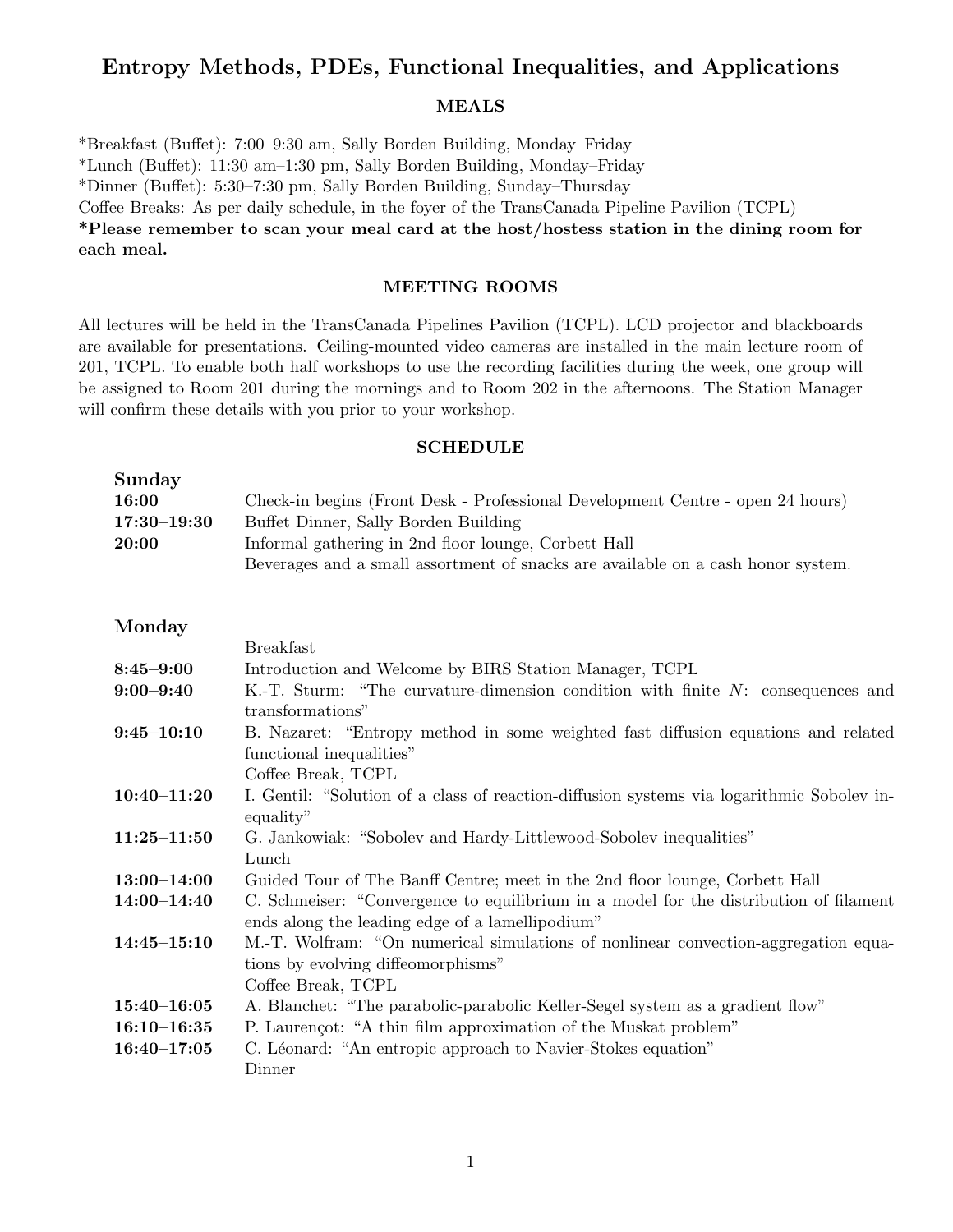## Tuesday

| <b>Breakfast</b>                                                                      |
|---------------------------------------------------------------------------------------|
| "Dissipation distances for reaction-diffusion equations - the Hellinger-<br>M. Liero: |
| Kantorovich distance"                                                                 |
| G. Savaré: "Entropy-transport optimization problems and the Hellinger-Kantorovich     |
| distance"                                                                             |
| Coffee Break, TCPL                                                                    |
| J. Maas: "A gradient flow approach to chemical master equations"                      |
| U. Stefanelli: "Nonlinear evolution as convex minimization"                           |
| Group Photo; meet in the lobby of TCPL (photo will be taken outside)                  |
| Lunch                                                                                 |
| J.A. Carrillo: "Minimizing interaction energies"                                      |
| T. Laurent: "Dimensionality of local minimizers of the interaction energy"            |
| Coffee Break, TCPL                                                                    |
| L. Wu: "Nonlocal interaction equations in heterogeneous environments with boundaries" |
| R. Stanczy: "Entropy methods for systems of gravitating particles"                    |
| K. Craig: "A blob method for the aggregation equation"                                |
| Dinner                                                                                |
|                                                                                       |

# Wednesday

| Wednesday       |                                                                                     |
|-----------------|-------------------------------------------------------------------------------------|
|                 | <b>Breakfast</b>                                                                    |
| $9:00 - 9:40$   | P. Degond: "From kinetic to macroscopic models through local Nash equilibria"       |
| $9:45 - 10:10$  | A. Bertozzi: "Contagion shocks in one dimension"                                    |
|                 | Coffee Break, TCPL                                                                  |
| $10:40 - 11:20$ | K. Fellner: "Towards global existence and optimal equilibration rates for reaction- |
|                 | diffusion-systems"                                                                  |
|                 | Lunch                                                                               |
|                 | Free Afternoon                                                                      |
|                 | Dinner                                                                              |

## Thursday

|                 | <b>Breakfast</b>                                                                        |
|-----------------|-----------------------------------------------------------------------------------------|
| $9:15 - 9:55$   | A. Arnold: "Entropy method for hypocoercive Fokker-Planck equations with linear drift"  |
| $10:00 - 10:25$ | L. Desvillettes: "The interplay between entropy and duality methods for parabolic sys-  |
|                 | tems"                                                                                   |
|                 | Coffee Break, TCPL                                                                      |
| $10:55 - 11:20$ | J.A. Cañizo: "Entropy-entropy dissipation inequality for the linear Boltzmann equation" |
| $11:25 - 11:50$ | I. Kim: "Approximating oblique boundary problems with Fokker-Planck type equations"     |
|                 | Lunch                                                                                   |
| 14:00–14:40     | A. Stevens: "Haptotaxis and trail following: qualitative behavior of a drift-diffusion  |
|                 | model coupled to an ODE"                                                                |
| $14:45 - 15:10$ | Y. Yao: "Finite time singularity of a vortex patch model in the half plane"             |
|                 | Coffee Break, TCPL                                                                      |
| $15:40 - 16:05$ | L. Chen: "Critical exponents for degenerate Keller-Segel system"                        |
| $16:10 - 16:35$ | M. Chugunova: "On the Benilov-Vynnycky blow-up problem"                                 |
| $16:40 - 17:05$ | Y. Huang: "Long time asymptotics of a porous medium equation with fractional pres-      |
|                 | sure"                                                                                   |
|                 | Dinner                                                                                  |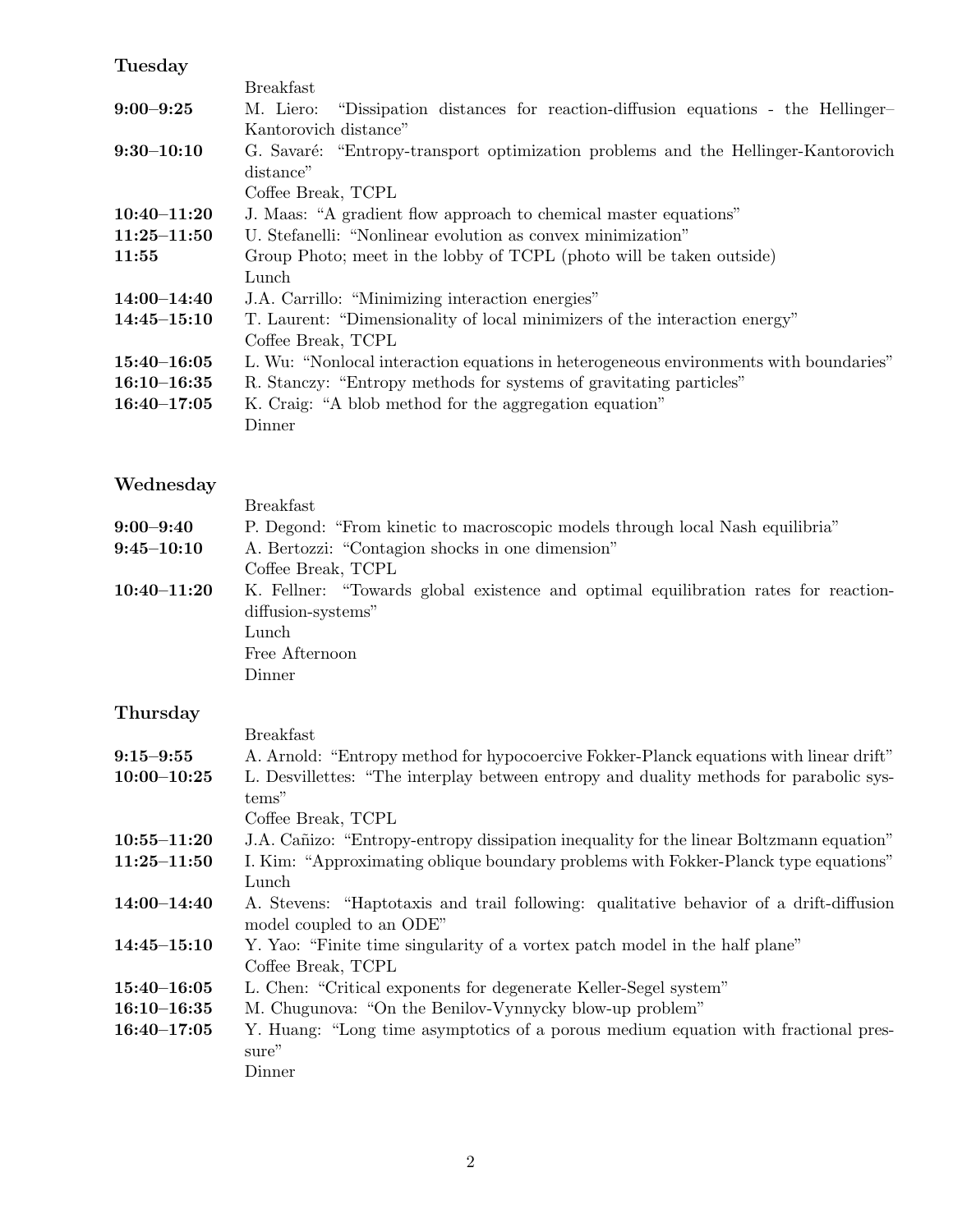Friday

|                 | <b>Breakfast</b>                                                                  |
|-----------------|-----------------------------------------------------------------------------------|
| $9:00 - 9:40$   | F. Filbet: "On discrete functional inequalities for some finite volume schemes"   |
| $9:45 - 10:10$  | A. Tudorascu: "One-dimensional pressureless gas systems with/without viscosity"   |
| $10:15 - 10:55$ | J. Zimmer: "Scale-bridging for entropic flows in the presence of energy or noise" |
|                 | Coffee Break and Unstructured Discussions, TCPL                                   |
|                 | Lunch                                                                             |
|                 | Departure                                                                         |
| Checkout by     |                                                                                   |
| 12 noon.        |                                                                                   |
|                 |                                                                                   |

\*\* 5-day workshop participants are welcome to use BIRS facilities (BIRS 2nd floor lounge, TCPL and Reading Room) until 3 pm on Friday, although participants are still required to checkout of the guest rooms by 12 noon.  $**$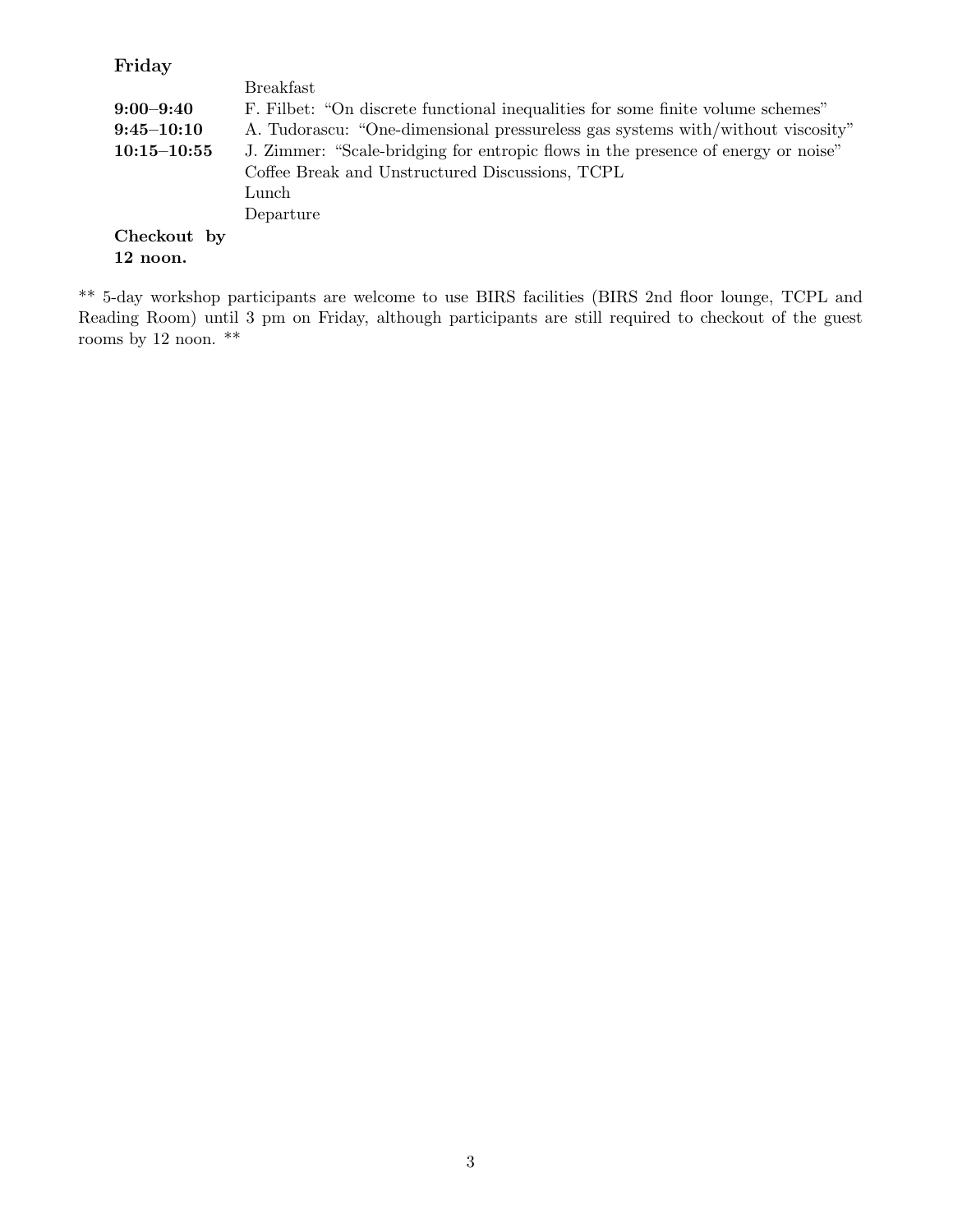## Entropy Methods, PDEs, Functional Inequalities, and Applications

## ABSTRACTS (in alphabetic order by speaker surname)

## Anton Arnold (TU Wien)

## Entropy method for hypocoercive Fokker-Planck equations with linear drift

In the last 15 years the entropy method became an invaluable tool for analyzing the large-time behavior (in particular the convergence to a steady state) for wide classes of PDEs: starting from linear Fokker-Planck equations, to various dissipative kinetic models, and up to several quasi-linear equations. For Fokker-Planck equations, the essence of the method is to first derive a differential inequality between the first and second time derivative of the relative entropy, and then between the entropy dissipation and the entropy. For degenerate parabolic equations, the entropy dissipation may vanish for states other than the equilibrium. Hence, the standard entropy method does not carry over. For hypocoercive Fokker-Planck equations, we first establish a condition that is equivalent to the existence of a unique normalised steady state. By introducing an auxiliary functional (of entropy dissipation type) we prove the exponential decay of the solution towards the steady state in relative entropy. Originally, this requires the initial condition to lie in a weighted  $H^1$ -space. But exploiting the parabolic/hypocoercive regularization, this requirement can be reduced to a finite relative entropy. Finally, we show that the obtained rate is indeed sharp (both for the logarithmic and quadratic entropy).

References:

- 1. J. Erb, A. Arnold. Sharp entropy decay for hypocoercive Fokker-Planck equations with linear drift, preprint 2014.
- 2. A. Arnold, E. Carlen, Q. Ju. Large-time behavior of non-symmetric Fokker-Planck type equations Communications in Stochastic Analysis 2, Nr. 1 (2008) 153-175.
- 3. A. Arnold, P. Markowich, G. Toscani, A. Unterreiter. On logarithmic Sobolev inequalities and the rate of convergence to equilibrium for Fokker-Planck type equations. Comm. PDE 26/1-2 (2001) 43-100.

## Andrea Bertozzi (UCLA)

## Contagion Shocks in One Dimension

We consider an agent-based model of emotional contagion coupled with motion in one dimension that has recently been studied in the computer science community. The model involves movement with a speed proportional to a fear variable that undergoes a temporal consensus averaging based on distance to other agents. We study the effect of Riemann initial data for this problem, leading to shock dynamics that are studied both within the agent-based model as well as in a continuum limit. We examine the behavior of the model under distinguished limits as the characteristic contagion interaction distance and the interaction timescale both approach zero. The limiting behavior is related to a classical model for pressureless gas dynamics with sticky particles. In comparison, we observe a threshold for the interaction distance vs. interaction timescale that produce qualitatively different behavior for the system - in one case particle paths do not cross and there is a natural Eulerian limit involving nonlocal interactions and in the other case particle paths can cross and one may consider only a kinetic model in the continuum limit. This is joint work with Jesus Rosado, Martin Short, and Li Wang.

## Adrien Blanchet (U Toulouse)

The parabolic-parabolic Keller-Segel system as a gradient flow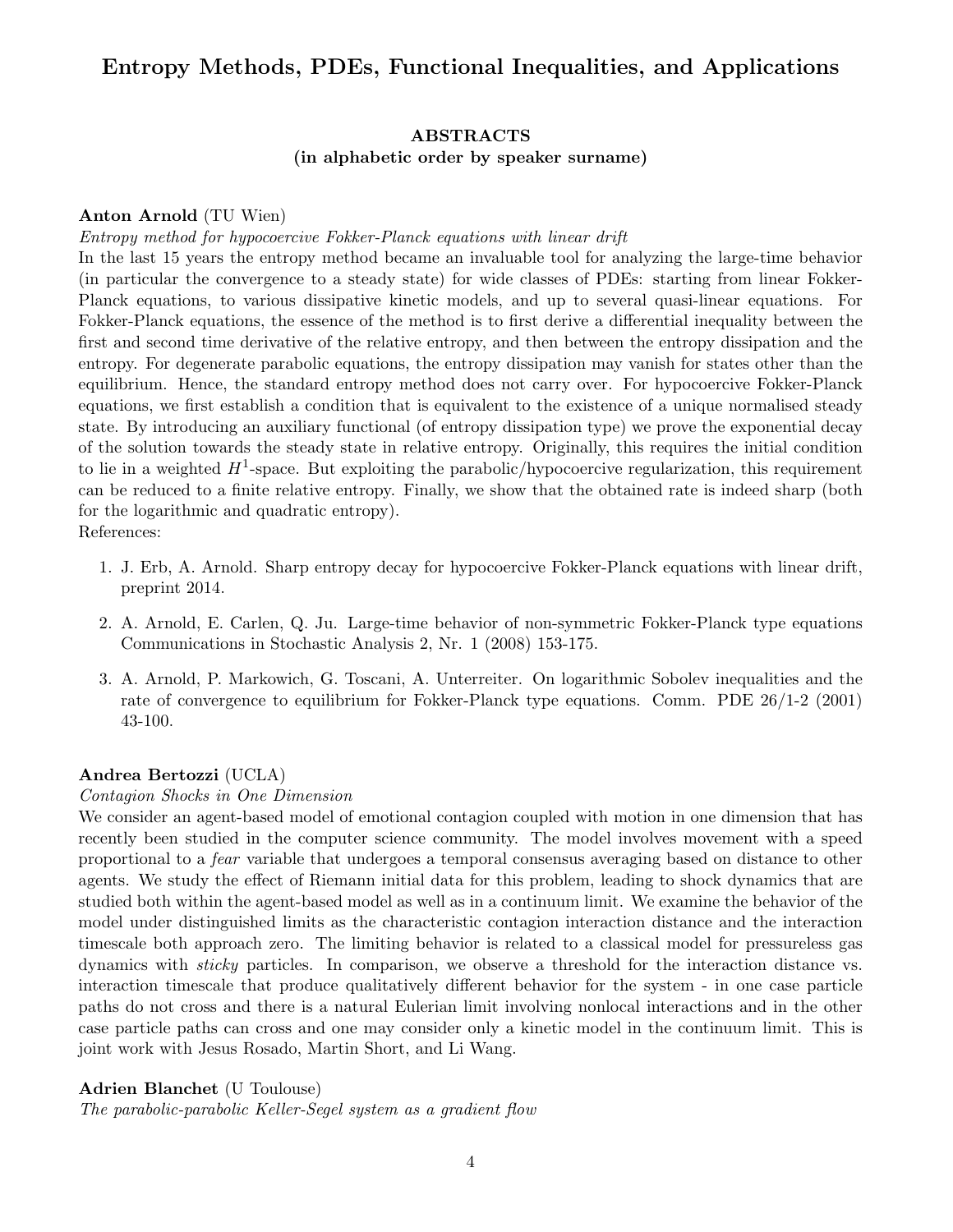We construct weak, global in time solutions to the parabolic-parabolic Keller-Segel model in dimension two assuming that the total mass is below the critical value. Our construction is based on the fact that the Keller-Segel model can be seen as a gradient flow in a suitable functional space. This allows us to employ a hybrid variational principle which is a generalisation of the minimising implicit scheme in the Monge-Kantorovich-Wasserstein metric developed by Jordan, Kinderlehrer and Otto. The main difficulty is to prove some regularity at the level of the discrete scheme. For this purpose we use an extension of the method developed by Matthes, McCann and Savaré. It is a joint work with J. Carrillo, D. Kinderleherer, M. Kowalczyk, P. Laurençot and S. Lisini.

## José A. Cañizo (U Birmingham)

## Entropy-entropy dissipation inequality for the linear Boltzmann equation

I will present a recent result, obtained in collaboration with B. Lods (Torino) and M. Bisi (Parma), on an entropy production inequality for the linear Boltzmann equation. This inequality is linked to analogs of the Blachman-Stam inequality for the Boltzmann operator proved by Villani (1998) and Matthes & Toscani (2012). When taking the grazing collisions limit, the inequality becomes a logarithmic Sobolev inequality.

## José A. Carrillo (Imperial College)

## Minimizing Interaction Energies

I will start by reviewing some recent results on qualitative properties of local minimizers of the interaction energie to motivate the main topic of my talk: to discuss global minimizers. We will show the existence of compactly supported global miminizers under quite mild assumptions on the potential in the complementary set of classical H-stability in statistical mechanics. A strong connection with the classical obstacle problem appears very useful when the singularity is strong enough at zero. An approach from discrete to continuum is also quite nice under convexity assumptions on the potential. This is based on three preprints/works in preparation one together with F. Patacchini, J.A. Cañizo, another one with M. Delgadino and A. Mellet, and finally with M. Chipot and Y. Huang.

## Li Chen (U Mannheim)

## Critical exponents for degenerate Keller-Segel system

Keller-Segel (KS) systems are important models in the study of chemotaxis in mathematical biology. They describe the collective motion of cells or the evolution of the density of bacteria. Two totally different mechanisms (diffusion and nonlocal aggregation) are reflected in the KS-system. In 2-d, the system contains a critical mass above which the solution blows up in finite time. We will explain the generalization of the critical mass from 2-d to multi-dimension in nonlinear diffusion case. The talk is based on joint works with Jian-Guo Liu and Jinhuan Wang.

## Marina Chugunova (Claremont GU)

## On the Benilov-Vynnycky Blow-up Problem

We study an initial-boundary value problem for a fourth-order parabolic partial differential equation with an unknown velocity. The equation originated from a local asymptotic analysis of behavior of the contact line velocity in a two-dimensional Couette flow model. In the case of a 180<sup>°</sup> contact angle between liquid and a moving plate Benilov and Vynnycky conjectured that the speed of the contact line blows up to infinity in finite time. We present numerical simulations and qualitative analysis of the model. We show that depending on the initial data and parameter values different regimes can be observed. Joint work with Chiu-Yen Kao and Sarun Seepun

## Katy Craig (Rutgers)

## A blob method for the aggregation equation

The aggregation equation describes the motion of particles (or, more generally, densities) according to the minimization of a nonlinear interaction energy. Often, the interaction between particles is chosen to scale according to a power law potential, leading to aggregation or repulsion, depending on the sign of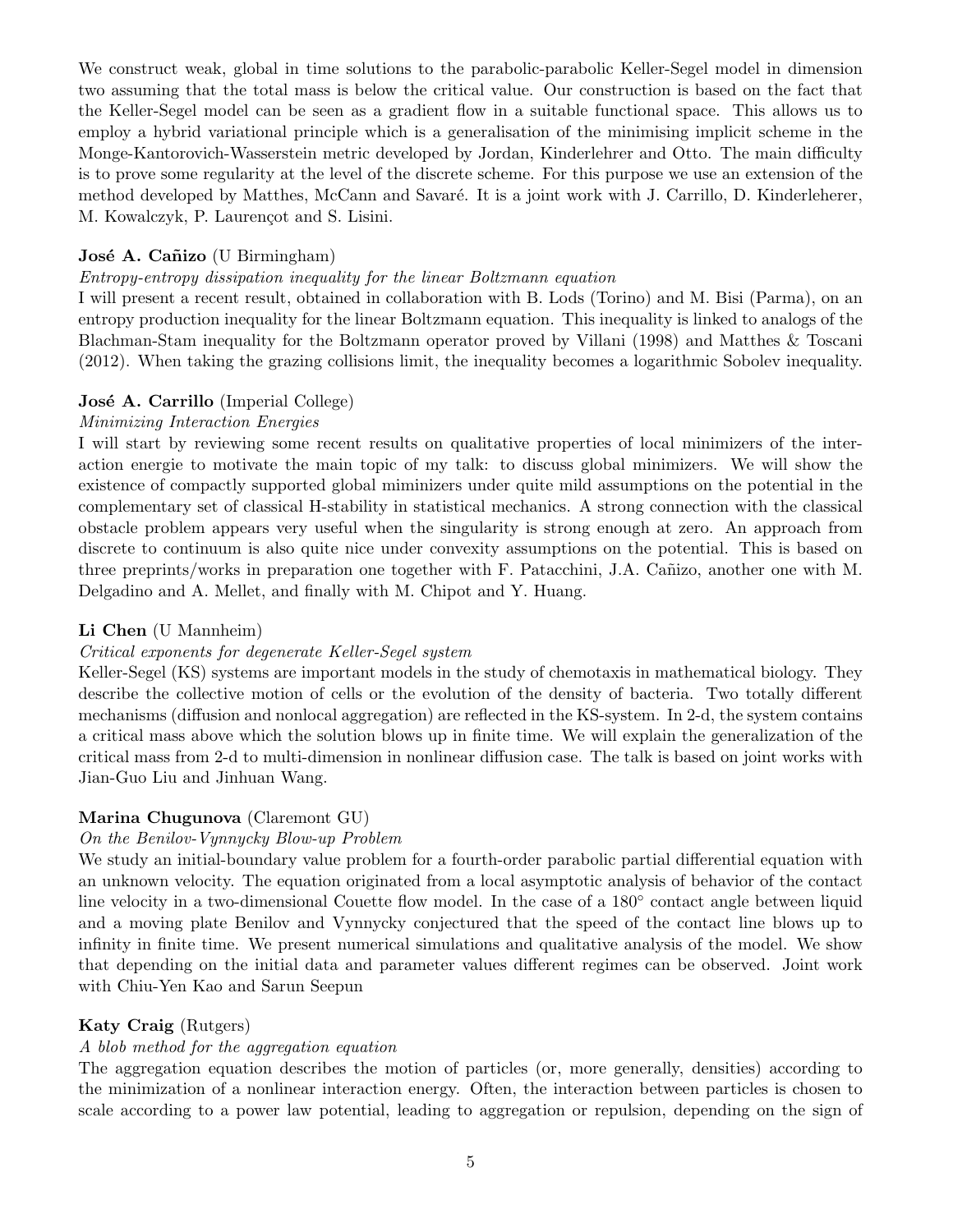the potential. In the case of the Newtonian potential, the aggregation equation shares many important features with the vorticity formulation of the Euler equations. In this talk, I will present joint work with Andrea Bertozzi on a new numerical method for the aggregation equation, inspired by vortex blob methods for the Euler equations. I will present quantitative results on the convergence of the method along with many numerical examples exploring its qualitative behavior.

## Pierre Degond (Imperial College)

#### From kinetic to macroscopic models through local Nash equilibria

We propose a mean field kinetic model for systems of rational agents interacting in a game theoretical framework. This model is inspired from non-cooperative anonymous games with a continuum of players and Mean-Field Games. The large time behavior of the system is given by a macroscopic closure with a Nash equilibrium serving as the local thermodynamic equilibrium. Applications of the presented theory to social and economical models will be given.

#### Laurent Desvillettes (ENS Cachan)

#### The interplay between entropy and duality methods for parabolic systems

We present on various examples of complex parabolic systems how it is possible to combine entropy methods and duality estimates in order to obtain results of existence or weak stability. The sets of PDEs which are considered come out of chemistry and biology and include degnerate reaction-diffusion systems, coagulation-fragmentation systems and cross-diffusion systems.

## Marco Di Francesco (U Bath)

## Entropy solutions to scalar conservation laws via "follow-the-leader" particle systems

We provide a rigorous derivation of the unique entropy solution to the Lighthill-Whitham-Richards model for traffic flow from the follow-the-leader system as a many particle limit. More precisely, we prove that the empirical measure obtained from the approximating particle system converges in the 1-Wasserstein distance to the unique entropy solution of the LWR equation in the sense of Kružkov. The proof relies on discrete BV estimates, which allow in particular to prove the  $L^{\infty} \to BV$  regularizing effect in the limit. This is a joint work with Massimiliano D. Rosini (Warsaw).

## Klemens Fellner (U Graz)

#### Towards global existence and optimal equilibration rates for reaction-diffusion-systems

Systems of nonlinear reaction-diffusion equations, in particular when considering reversible kinetics, pose still many open problems. Examples are the lack of global smooth solutions in physical space and convergence to equilibrium with explicit/optimal rate. This talk presents recents advances on the large-timetheory of reaction-diffusion-systems by means of entropy- and duality methods and discusses ideas towards proving optimal convergence rates as well as applying entropy methods for reaction networks, which do not satisfy detailed balance.

#### Francis Filbet (Lyon I)

#### On discrete functional inequalities for some finite volume schemes

We prove several discrete Gagliardo-Nirenberg-Sobolev and Poincaré-Sobolev inequalities for some approximations with arbitrary boundary values on finite volume meshes. The keypoint of our approach is to use the continuous embedding of the space BV( $\Omega$ ) into  $L^{N/(N-1)}(\Omega)$  for a Lipschitz domain  $\Omega \subset \mathbb{R}^N$ , with  $N \geq 2$ . Finally, we give several applications to discrete duality finite volume (DDFV) schemes which are used for the approximation of nonlinear and non isotropic elliptic and parabolic problems.

## Ivan Gentil (Lyon I)

## Solution of a class of reaction-diffusion systems via logarithmic Sobolev inequality

We study global existence, uniqueness and positivity of weak solutions of a class of reaction-diffusion systems of chemical kinetics type, under the assumptions of logarithmic Sobolev inequality and appropriate exponential integrability of the initial data. This is a joint work with P. Fougères and B. Zegarlinski.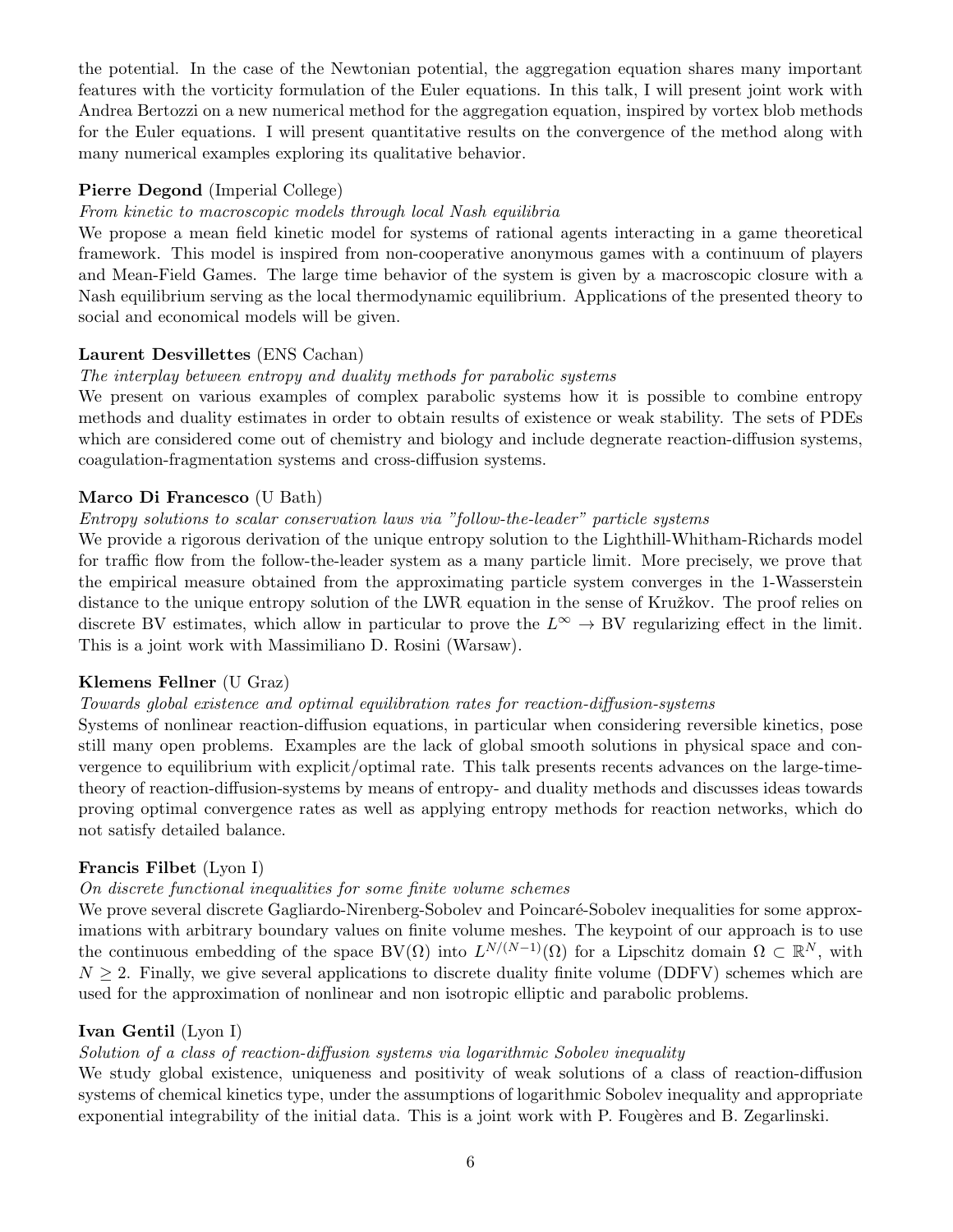## Yanghong Huang (Imperial College)

## Long time asymptotics of a porous medium equation with fractional pressure

The entropy method is used to show the long time asymptotics and exponential convergence of many evolution equations. In this talk, the same method are examined for the porous medium equations with fractional pressure in different approaches, including the Bakry-Emery method and transport inequalities, showing the exponential convergence (in similarity variables) to steady states only in one dimension. This is a joint work with J. A. Carrillo, M. C. Santos and J. L. Vazquez.

## Gaspard Jankowiak (Paris IX)

## Sobolev and Hardy-Littlewood-Sobolev inequalities

This talk will be dedicated to a improvement of the Sobolev inequality with an additional term involving its dual counterpart, the Hardy-Littlewood-Sobolev inequality. We will focus on the optimal constant in this improved inequality, and on several ways to obtain estimates using completion of the square methods and spectral bounds given by the linearization around the Aubin-Talenti profiles. More estimates can be obtained using a non linear diffusion flow which is closely related to the above inequalities. We will also give an overview of how this result extends to other settings. This is a joint work with Jean Dolbeault, Maria J. Esteban and Van Hoang Nguyen.

## Inwon Kim (UCLA)

## Approximating oblique boundary problems with Fokker-Planck type equations

We consider solutions of quasi-linear parabolic PDEs with zero oblique boundary data in a bounded domain in  $\mathbb{R}^n$ . Our main result states that the solutions can be approximated by solutions of Fokker-Planck type PDEs in the whole space with a penalizing drift term which also converges to zero outside the original domain. The convergence is uniform and error estimates are obtained.

## Philippe Laurençot (U Toulouse)

## A thin film approximation of the Muskat problem

Existence of nonnegative weak solutions is shown for thin film approximations of the Muskat problem which include either gravity forces or capillary forces or both. The model describes the space-time evolution of the heights of the two fluid layers and is a fully coupled system of two second or fourth order degenerate parabolic equations in  $\mathbb{R}^d$  which can be viewed as a gradient flow for the 2-Wasserstein distance. In the absence of capillarity, a classification of self-similar solutions is given.

## Thomas Laurent (Loyola Marymount)

## Dimensionality of Local Minimizers of the Interaction Energy

We consider local minimizers (in the topology of transport distances) of the interaction energy associated to a repulsive-attractive potential. We show how the dimensionality of the support of local minimizers is related to the repulsive strength of the potential at the origin. This is a joint work with D. Balague, J. A. Carrillo, and G. Raoul.

## Christian Léonard (Paris X)

## An entropic approach to Navier-Stokes equations

In 1966, Arnold proposed to look at Euler's equation for perfect fluids as describing the geodesic flow of volume preserving diffeomorphisms. In the same spirit, in 1989 Brenier designed a least action principle based on optimal quadratic transport that allows for getting rid of the high regularity assumptions that underly Arnold's approach. Replacing deterministic geodesics on the state space by sample paths of Brownian bridges and optimal transport by minimal entropy, we obtain a least action principle for the Navier-Stokes equation, very much in the spirit of Brenier's representation of the Euler equation. This is a joint work with M. Arnaudon, A.-B. Cruzeiro and J.-C. Zambrini.

## Matthias Liero (WIAS Berlin)

Dissipation distances for reaction-diffusion equations - the Hellinger–Kantorovich distance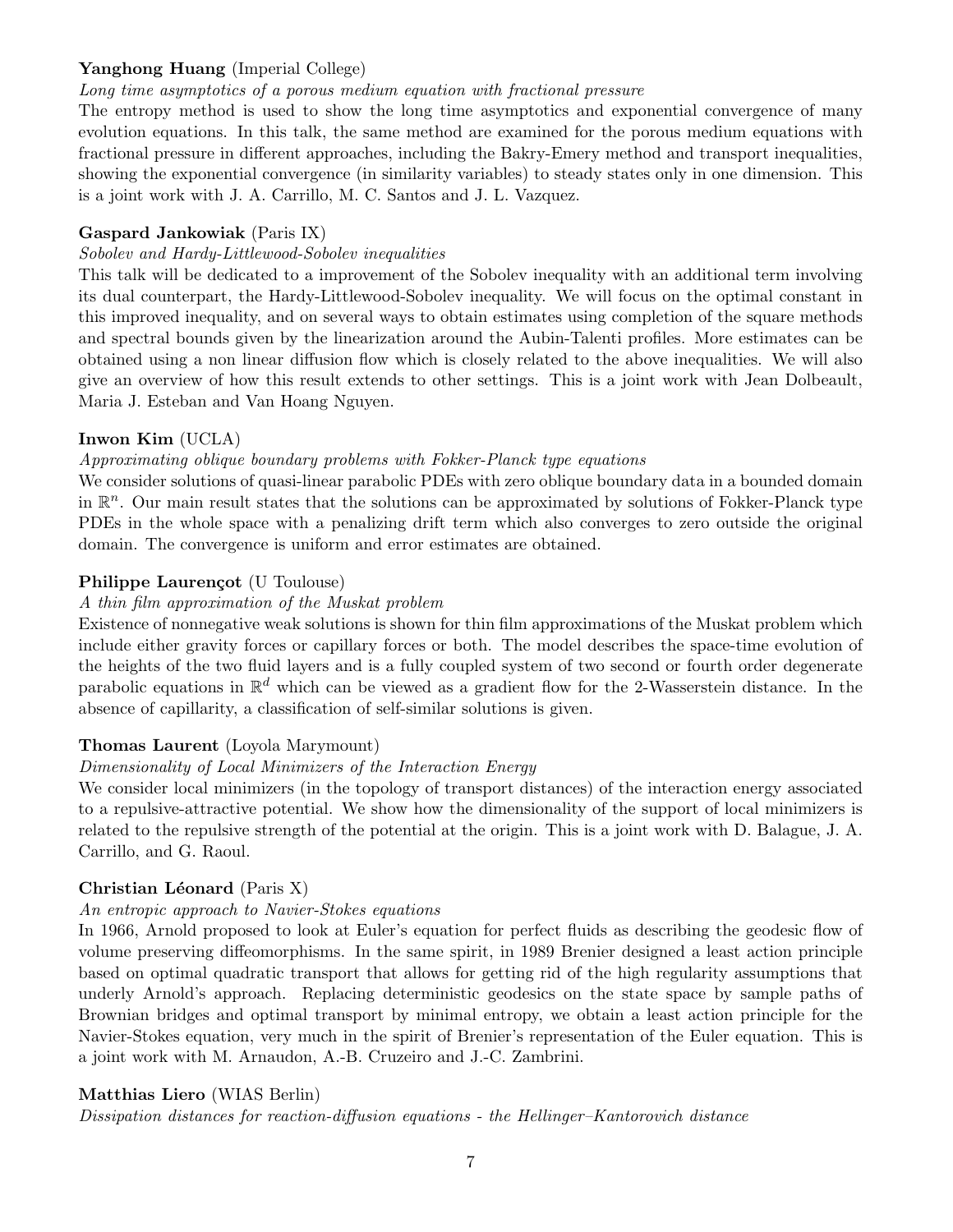It was recently shown by Mielke that a wide class of reaction-diffusion systems can be formulated in a natural way via gradient structures for the relative entropy or free energy. The metric gradient of the driving functional is determined via a state-dependent Onsager operator containing a diffusion part of Wasserstein type and an additional reaction term. With the Onsager operator we can associate a dissipation distance in the sense of Benamou–Brenier by infimizing the total dissipation over all connecting curves. The question of attainment of this infimum, which is the same as the existence of geodesic curves, is an open question in most cases. In this talk we present first results for a simple scalar reaction-diffusion equation. The associated Onsager operator gives rise to the Hellinger–Kantorovich distance, which has to be understood as the inf-convolution of the Kantorovich–Wasserstein and the Hellinger distance. It is described as a function of any two nonnegative measures in such a way that the competition between transport and reaction is clearly displayed. We present a characterization of the distance in terms of a minimization of coupling measures and a cost function describing the transport part. The crucial point is the identification of the amount of transport versus the amount of reaction. Finally, we provide the explicit construction of Hellinger–Kantorovich geodesic curves between measures that highlight the competing effects. (Joint work with Alexander Mielke and Giuseppe Savaré.)

#### Jan Maas (U Bonn)

#### A gradient flow approach to chemical master equations

It was recently shown (M. 2011, Mielke 2011) that forward equations of reversible Markov chains can be interpreted as gradient flow equations for the entropy with respect to a suitably modified transportation metric. In this talk we apply this gradient flow structure to chemical master equations satisfying detailed balance. In the thermodynamic limit we obtain a gradient flow structure for the Liouville equation induced by Mielke's gradient flow structure for reaction rate equations. We also analyse geodesic convexity properties of the relative entropy functional. This is joint work with Alexander Mielke.

#### Bruno Nazaret (Paris I)

#### Entropy method in some weighted fast diffusion equations and related functional inequalities

We investigate here the long time asymptotics in the weigthted fast diffusion equation  $|x|^{-\gamma}\partial_t u = \Delta u^m$ , with  $m < 1$  and  $\gamma \in (0, 2)$ . In particular, we prove that the existence of radially symmetric minimizers for a 1-parameter family of Cafarelli-Kohn-Nirenberg inequalities implies that the entropy is bounded by  $1/(2 - \gamma)$  times the Fisher information, wich gives the exponential decay of the entropy with the corresponding rate. The existence of such minimizers is proved for sufficiently small, by a pertubation argument using spectral estimates at the limit. This is a joint work with J. Dolbeault and M. Muratori.

#### Giuseppe Savaré (U Pavia)

#### Entropy-transport optimization problems and the Hellinger-Kantorovich distance

We will present a general class of variational problems involving entropy-transport minimization with respect to a couple of given finite measures with possibly unequal total mass. They can be regarded as a natural generalization of classical optimal transportation problems; with an appropriate choice of the entropy/cost functionals they provide a family of distances between measures that exhibit interesting geometric features. Such distances lie between the Hellinger and the Kantorovich-Wasserstein ones; their links with the entropy-transport minimization problems rely on convex duality in a surprising way. A suitable dynamic Benamou-Brenier characterization also show the role of these distances in dynamic processes involving creation or annihilation of masses. (Joint work with Matthias Liero and Alexander Mielke.)

#### Christian Schmeiser (U Wien)

Convergence to equilibrium in a model for the distribution of filament ends along the leading edge of a lamellipodium

The lamellipodium, a flat cell protrusion important for cell motility, is pushed forward by polymerizing actin filaments. The distribution of filament ends along the leading edge can be described by a system of nonlinear convection-reaction equations. Nontrivial stationary states of this system describe steadily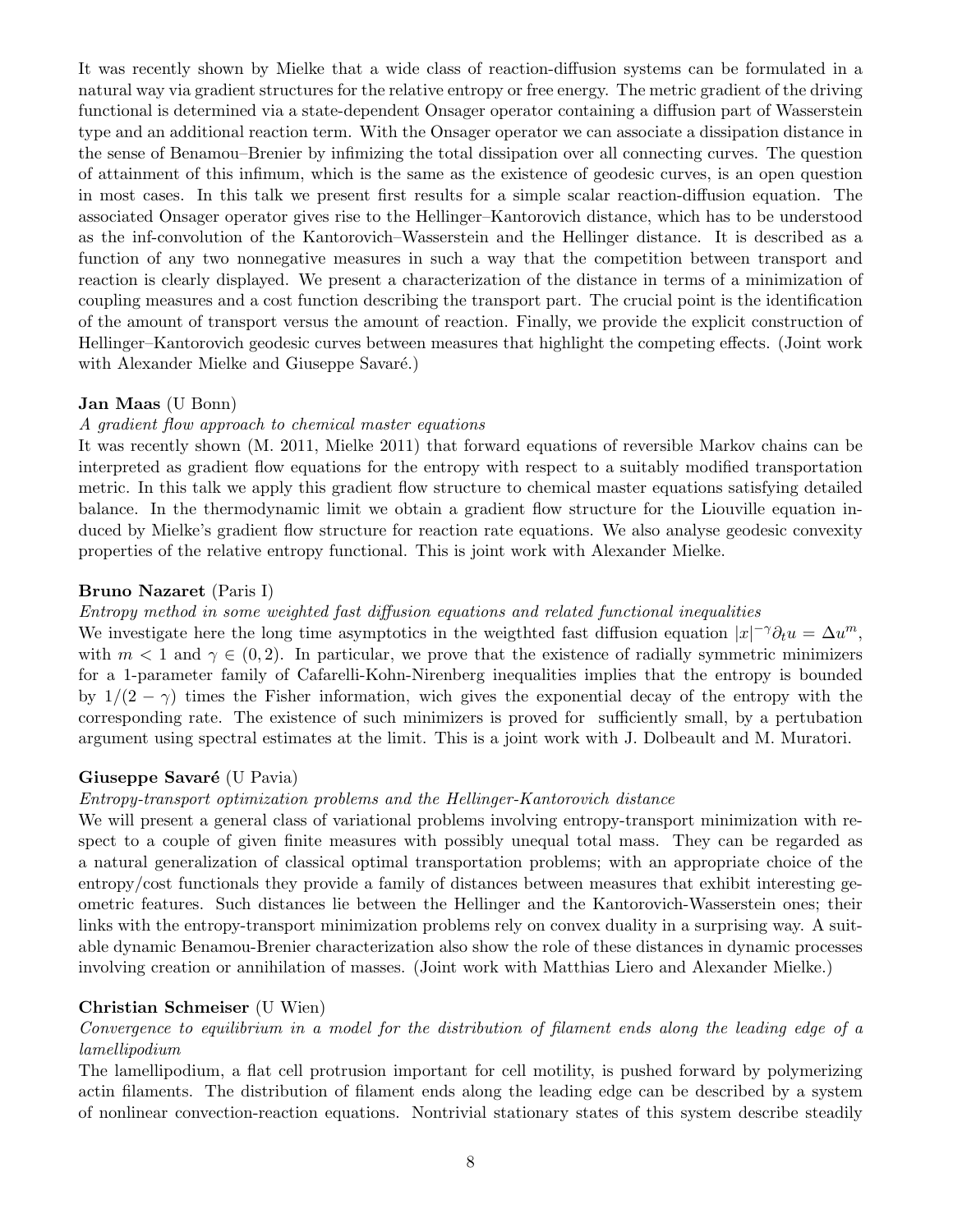moving cells as observed in experiments. Existence results for steady states and long time convergence results, based on entropy-entropy dissipation methods, will be presented. (Joint work with Angelika Manhart.)

## Robert Stanczy (U Wroclawski)

## Entropy Methods for Systems of Gravitating Particles

We provide a few results on applications of the entropy methods to the systems of diffusing and gravitating particles, modeled by the generalized Smoluchowski-Poisson equation. We consider both the case of fixed temperature or the energy of the system. Some results concern the systems of particles obeying different statistics i.e. the Maxwell-Boltzmann, Fermi-Dirac, Bose-Einstein ensembles or the one modeling polytropic stars. A common feature of all the mentioned models is the pressure in the self-similar form. Parts of the results were obtained together with Piotr Biler and Jean Dolbeault.

## Ulisse Stefanelli (U Wien)

#### Nonlinear evolution as convex minimization

The weighted inertia-energy-dissipation (WIDE) principle consists in a global-in-time variational approach to a large variety nonlinear evolution equations of either of dissipative or dispersive type. The problems that are have been presently tackled by this method include gradient flows, also in metric spaces, as well as doubly nonlinear and rate-independent evolutions. Triggered by a conjecture by De Giorgi, some first steps in the direction of hyperbolic situations have been made. The idea is to reformulate the differential systems as convex minimization problems in order to export the machinery of the Calculus of Variations (direct method, gamma-convergence, relaxation. . . ) to evolutionary situations. I intend to present the basics of this methodology and comment on the available results.

## Angela Stevens (U Münster)

## Haptotaxis and Trail Following: Qualitative Behavior of a Drift-Diffusion Model Coupled to an ODE

Haptotaxis and trail following are common processes in cell movement in a variety of contexts. Movement can be along filaments but also according to non-diffusible signals. One model under consideration for such processes are Chemotaxis-like equations, but coupled to an ODE. Interestingly the pattern forming behavior of such systems is very different from the classical Keller-Segel model and also the mathematical techniques to tackle questions of global solutions and blow-up (localization of cells) differ from the ones used in the context of classical chemotaxis equations. Further, these systems can formally be set into context with reinforced self-attracting random walks and they reflect several rigorous results in this direction, at least formally.

## Karl-Theodor Sturm (U Bonn)

## The curvature-dimension condition with finite N: consequences and transformations

We give a new formulation of the curvature-dimension condition  $CD(K, N)$  for metric measure spaces in terms of the so-called  $(K, N)$ -convexity of the Boltzmann entropy and we present some consequences of this new definition. Among them new Wasserstein contraction properties, gradient estimates and the full Bochner inequality (which finally leads to the whole zoo of Li-Yau estimates). Finiteness of the 'dimension' parameter N allows to combine spatial and time derivatives which leads to new transformation formulas under time changes (= changes of measure) and conformal changes of the metric.

## Adrian Tudorascu (West Virgina U)

## One-dimensional pressureless gas systems with/without viscosity

A general global existence result for one-dimensional pressure less Euler/Euler-Poisson systems with or without viscosity is obtained by employing the *sticky particles* model. We first construct entropy solutions for some appropriate scalar conservation laws, then we show that these solutions encode all the information necessary to obtain solutions for the pressureless systems. Another novel contribution is the stability and uniqueness of solutions, which is obtained via a contraction principle in the Wasserstein metric. This is based on joint work with T. Nguyen.